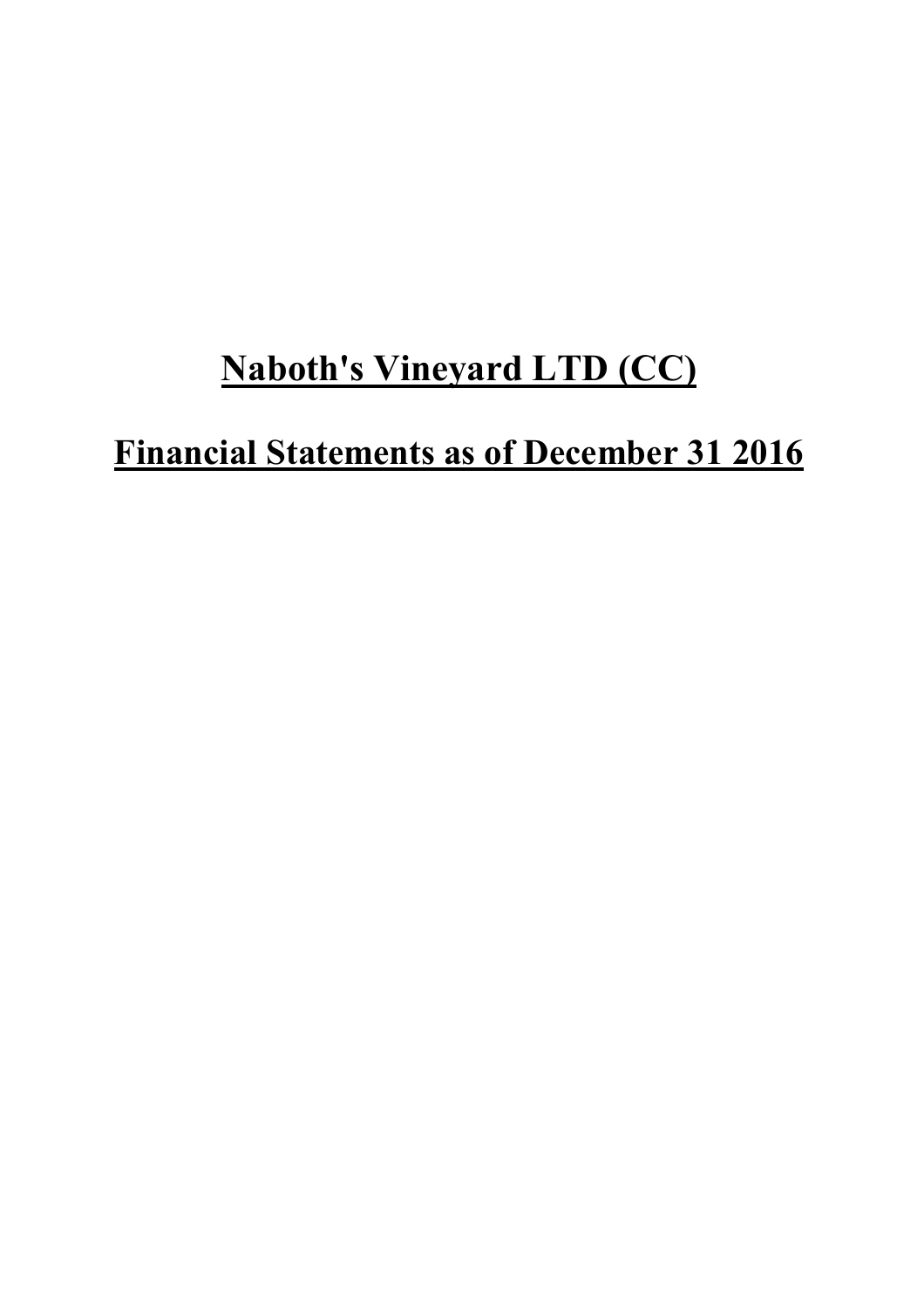### **Naboth's Vineyard LTD (CC)**

# **Financial Statements as of December 31 2016**

# **Table of Contents**

|                                      | Page                        |
|--------------------------------------|-----------------------------|
| Auditors' Report to The Shareholders |                             |
| <b>Balance Sheet</b>                 | $\mathcal{D}_{\mathcal{L}}$ |
| <b>Statement of Activities</b>       | 3                           |
| Statement of Changes in Net Assets   |                             |
| Notes to the Financial Statements    | 5-8                         |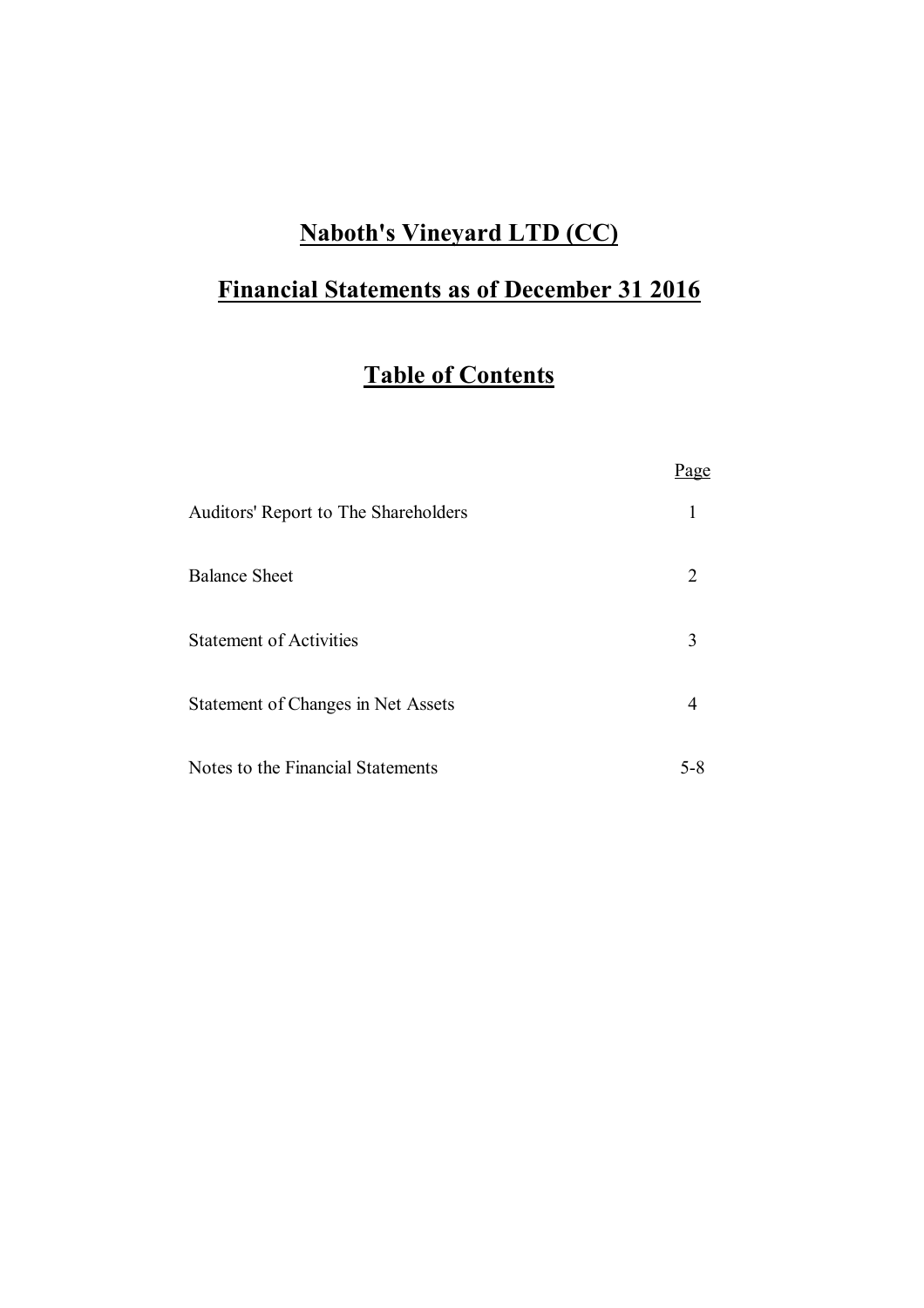



### **Auditors' Report**

# **To the shareholders of**

### **Naboth's Vineyard LTD (CC)**

We have audited the accompanying balance sheets of Naboth's Vineyard LTD (CC) (hereinafter: "the Company") as of December 31 2016 and 2015, the statement of activities and the statement of changes in net assets for each of the years then ended. These financial statements are the responsibility of the Company's board of directors and management. Our responsibility is to express an opinion on these financial statements based on our audits.

We conducted our audits in accordance with generally accepted auditing standards in Israel, including those prescribed by the Auditor's Regulations (Auditor's Mode of Performance)-1973. Those standards require that we plan and perform the audit to obtain reasonable assurance about whether the financial statements are free of material misstatement. An audit includes examination, on a test basis, of evidence supporting the amounts and disclosures in the financial statements. An audit also includes an assessment of the accounting principles used and significant estimates made by the board of directors and management, as well as evaluating the overall financial statement presentation. We believe that our audits provide a reasonable basis for our opinion.

In our opinion, the financial statements referred to above present fairly, in all material respects, the financial position of the Company as of December 31 2016 and 2015, the results of its activities and the changes in its net assets for each of the years then ended, in conformity with generally accepted accounting principles in Israel (Israeli GAAP).

**Ben David, Shalvi, Kop Certified Public Accountants, (Isr.)**

Jerusalem, \_\_\_\_\_\_\_\_\_\_\_\_ 2017

www.hdsk.co.il

info@hdsk.co.il

Ramat Gan Branch, 3 Hayezira St., S.A.P. Tower, Habursa area Tel 972.3.7787000 · Fax 972.3.5755055 · Zip 5252141

Jerusalem Branch, 11 Kiryat Mada St., Amot Building, Har Hotzvim Tel 972.2.5005555 · Fax 972.2.5005500 · Zip 9777611 · P.O. Box 45108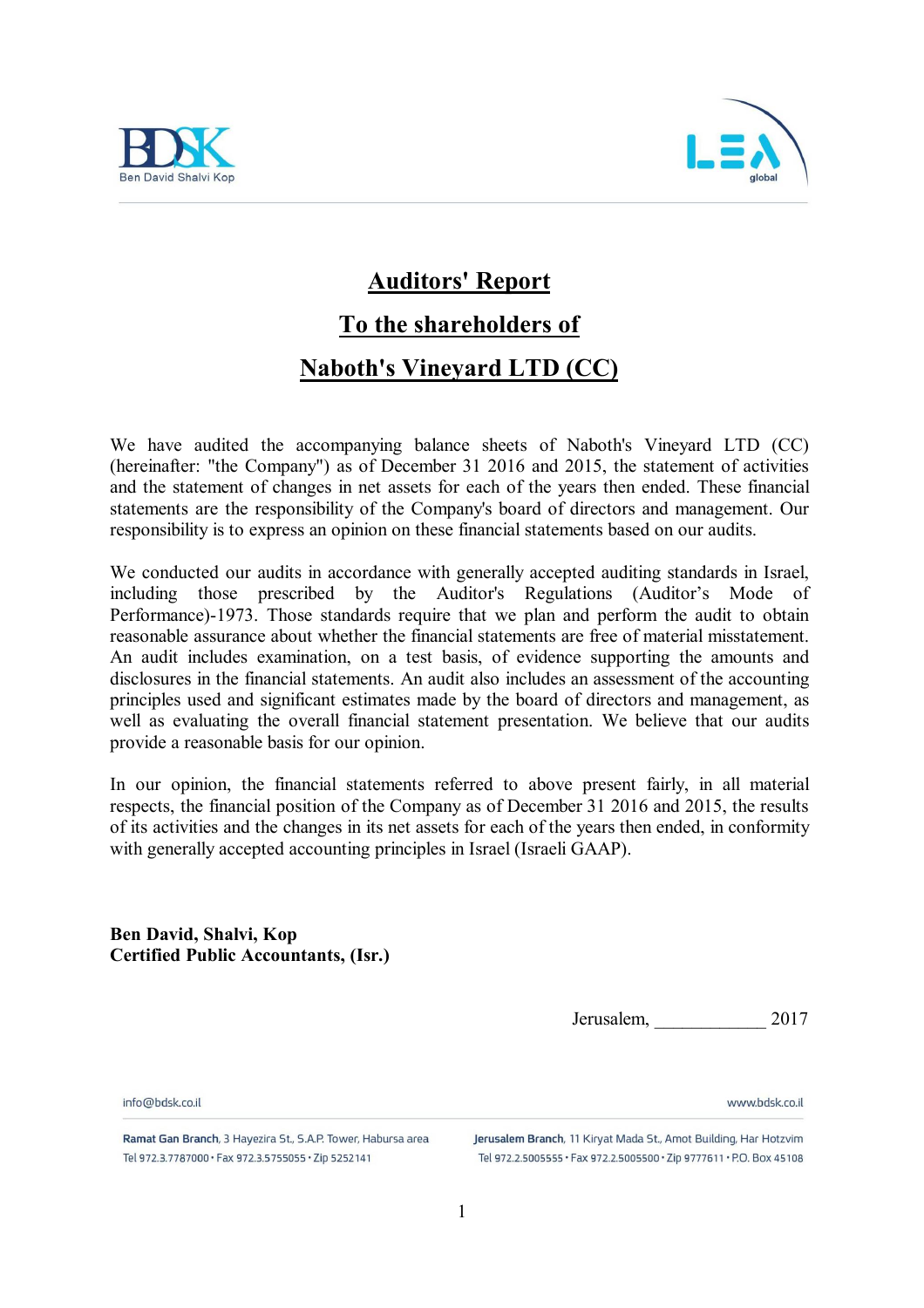### **Naboth's Vineyard LTD (CC) Balance Sheet (New Israeli Shekels)**

|                                          |                | As of December 31 |          |
|------------------------------------------|----------------|-------------------|----------|
|                                          | <b>Note</b>    | 2016              | 2015     |
| <b>Current Assets</b>                    |                |                   |          |
| Cash and cash equivalents                | 3              | 110,051           | 72,037   |
| <b>Fixed Assets, Net</b>                 | $\overline{4}$ | 2,655             | 3,307    |
|                                          |                | 112,706           | 75,344   |
| <b>Current Liabilities</b>               |                |                   |          |
| Creditors and credit balances            | 5              | 32,005            | 21,762   |
| <b>Long Term Liabilities</b>             |                |                   |          |
| Reserve for severance pay                | 6              | 1,547             | 4,748    |
| <b>Net Assets</b>                        |                |                   |          |
| <b>Unrestricted Net Assets</b>           |                |                   |          |
| Used for current activities              |                | 36,351            | (1, 431) |
| Used for fixed assets                    |                | 2,655             | 3,307    |
|                                          |                | 39,006            | 1,876    |
| <b>Temporarily Restricted Net Assets</b> |                | 40,141            | 46,951   |
| <b>Share Capital</b>                     | $\overline{7}$ | 7                 | 7        |
|                                          |                | 79,154            | 48,834   |
|                                          |                | 112,706           | 75,344   |

| Date | Member of the | Member of the |
|------|---------------|---------------|
|      | Board         | Board         |
|      |               |               |
|      |               |               |

### **The attached notes are an integral part of these statements.**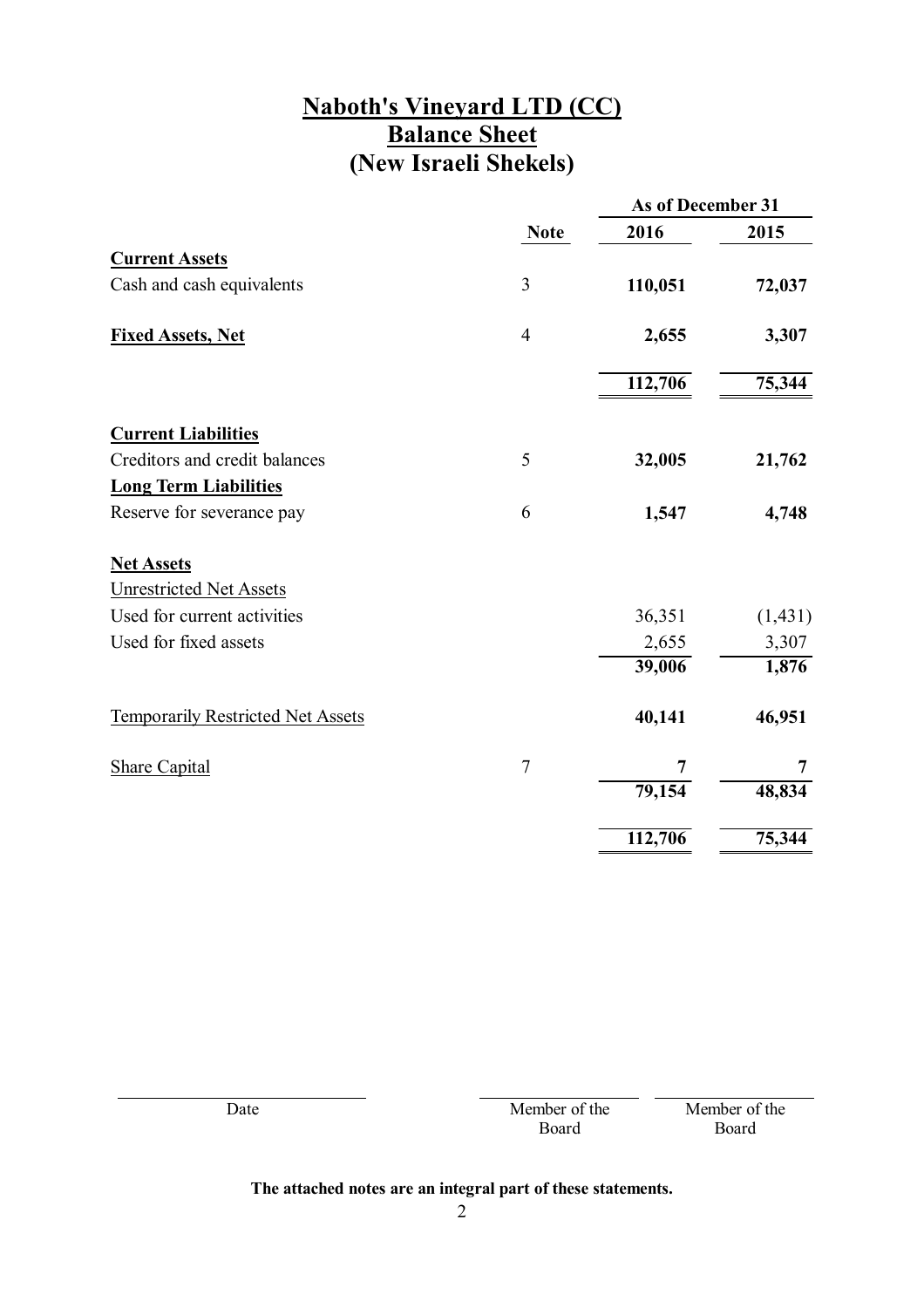### **Naboth's Vineyard LTD (CC) Statement of Activities (New Israeli Shekels)**

|                                      |             | <b>Year ended</b><br>December 31 |           |
|--------------------------------------|-------------|----------------------------------|-----------|
|                                      | <b>Note</b> | 2016                             | 2015      |
| Activities turnover                  | 8           | 346,944                          | 222,713   |
| Cost of activities                   | 9           | 289,540                          | 214,974   |
| Net income from activities           |             | 57,404                           | 7,739     |
| General and administrative expenses  | 10          | 19,285                           | 25,316    |
| Net income (expenses) before finance |             | 38,119                           | (17, 577) |
| Net financial income (expenses)      | 11          | 989                              | (359)     |
| Net income (deficit) for the year    |             | 37,130                           | (17,218)  |

**The attached notes are an integral part of these statements.**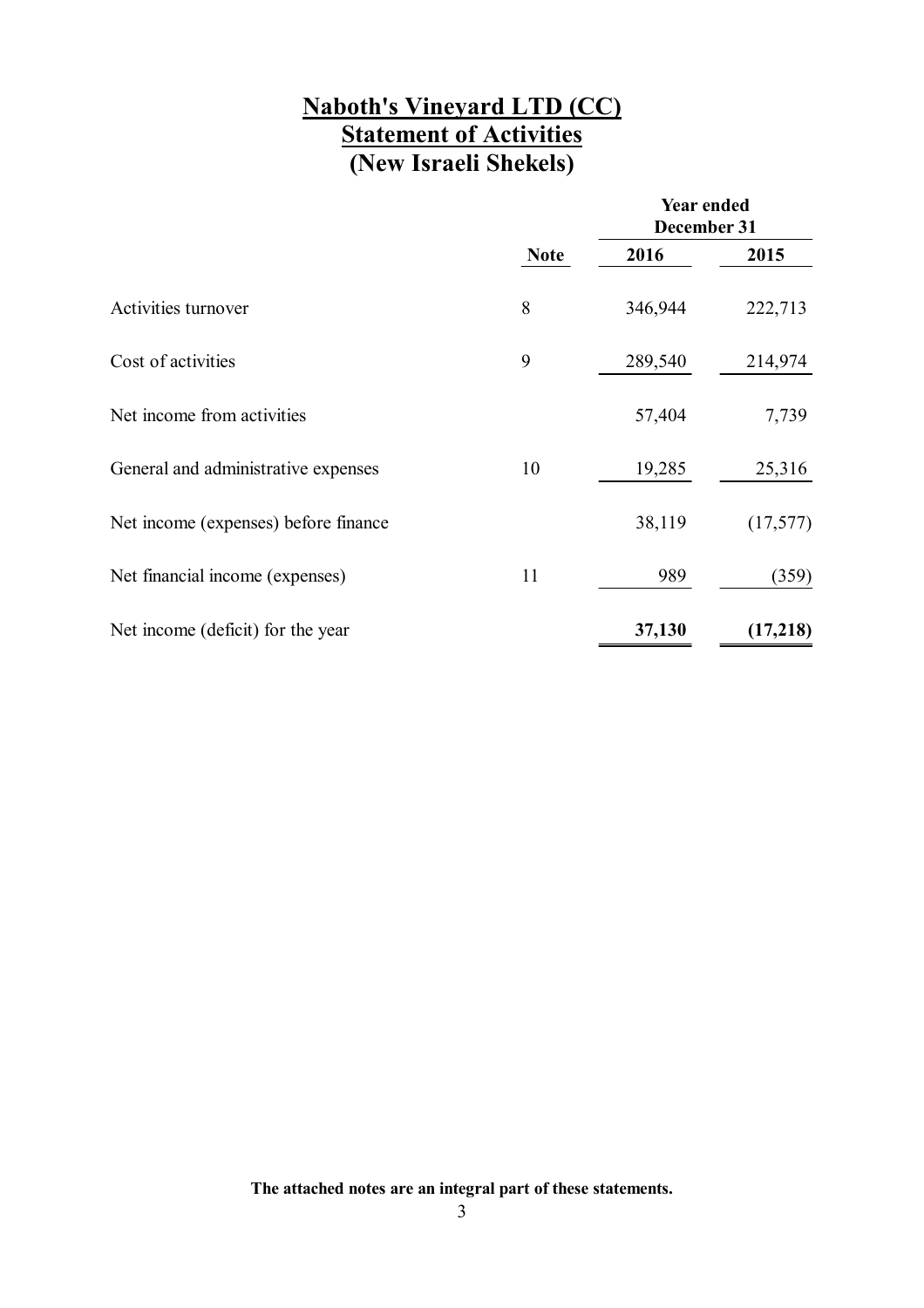### **Naboth's Vineyard LTD (CC) Statement of Changes in Net Assets (New Israeli Shekels)**

|                                                    |                                      | <b>Net Assets</b>                                   |                                         |                         |              |
|----------------------------------------------------|--------------------------------------|-----------------------------------------------------|-----------------------------------------|-------------------------|--------------|
|                                                    | <b>Unrestricted</b>                  |                                                     |                                         |                         |              |
|                                                    | <b>Used for</b><br><b>Activities</b> | <b>Used</b><br>for<br><b>Fixed</b><br><b>Assets</b> | <b>Temporarily</b><br><b>Restricted</b> | <b>Share</b><br>Capital | <b>Total</b> |
| <b>Balance as of January 1</b><br>2015             | 14,067                               | 5,027                                               | 62,962                                  | 7                       | 82,063       |
| Changes during the year                            |                                      |                                                     |                                         |                         |              |
| Designated donations                               |                                      |                                                     | 46,951                                  |                         | 46,951       |
| Deficit for the year                               | (17,218)                             |                                                     |                                         |                         | (17,218)     |
| Amounts released from<br>restriction to activities |                                      |                                                     | (62, 962)                               |                         | (62, 962)    |
| Transfer of unrestricted<br>amounts                |                                      |                                                     |                                         |                         |              |
| To cover depreciation<br>expenses                  | 1,720                                | (1,720)                                             |                                         |                         |              |
| <b>Balance as of December</b><br>31 2015           | (1, 431)                             | 3,307                                               | 46,951                                  | 7                       | 48,834       |
| Changes during the year                            |                                      |                                                     |                                         |                         |              |
| Designated donations                               |                                      |                                                     | 40,141                                  |                         | 40,141       |
| Net income for the year                            | 37,130                               |                                                     |                                         |                         | 37,130       |
| Amounts released from<br>restriction to activities |                                      |                                                     | (46, 951)                               |                         | (46, 951)    |
| Transfer of unrestricted<br><u>amounts</u>         |                                      |                                                     |                                         |                         |              |
| Used for fixed assets                              | (1,219)                              | 1,219                                               |                                         |                         |              |
| To cover depreciation                              |                                      |                                                     |                                         |                         |              |
| expenses                                           | 1,871                                | (1,871)                                             |                                         |                         |              |
| <b>Balance as of December</b><br>31 2016           | 36,351                               | 2,655                                               | 40,141                                  | 7                       | 79,154       |

**The attached notes are an integral part of these statements.**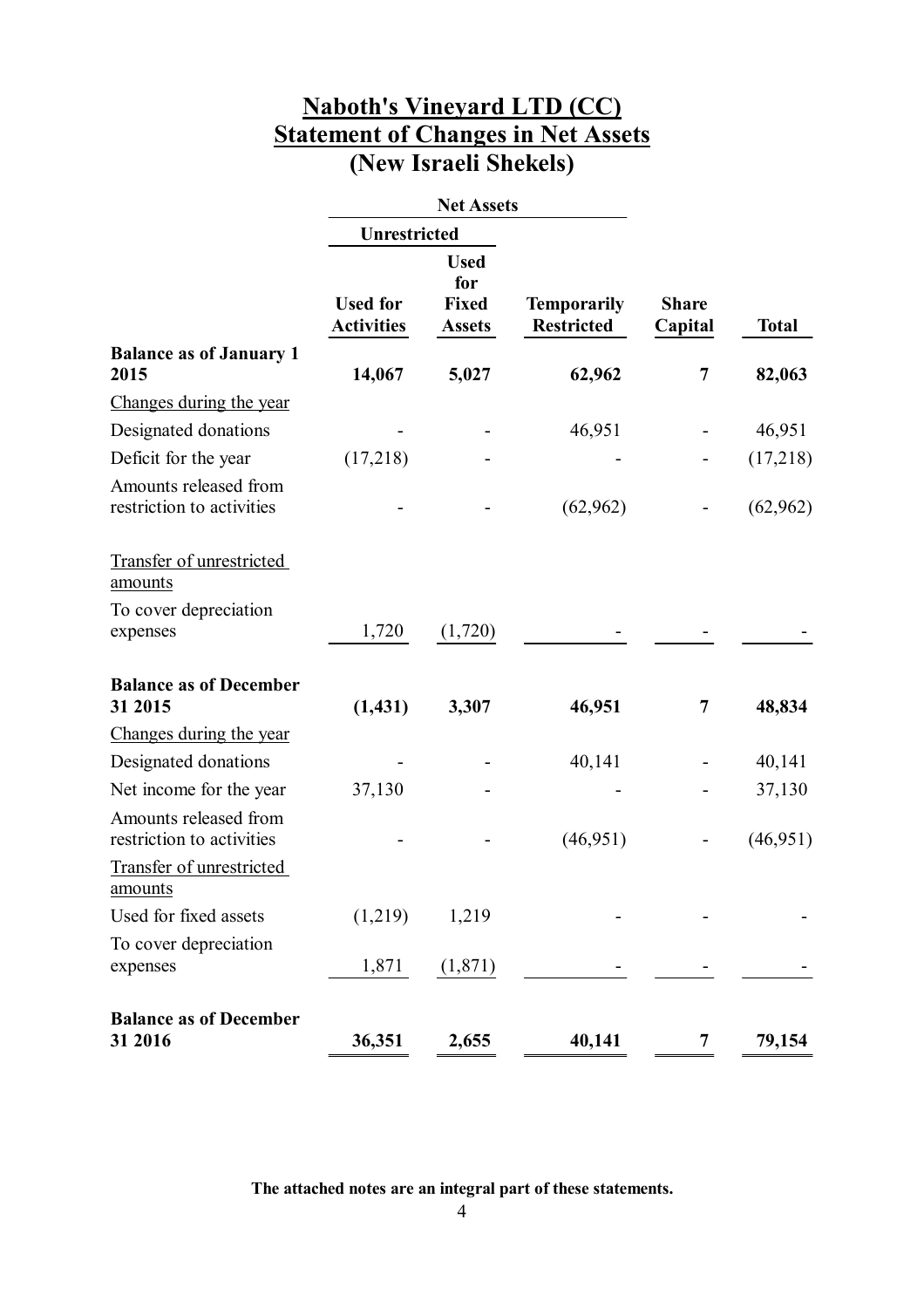#### **Note 1 - General**

- A. Naboth's Vineyard LTD (CC) (hereinafter: "the company") was established in February 2012, and began operating on January 2014. The company's number is: 514732718.
- B. The company's goals are to explore different sides and aspects of Israel's policy in the field of land management in all territories under its control, and in particular the distribution of lands and confiscating them, the use of the lands and the supervision of the access to those lands.
- C. The company is recognized as a Not for Profit Organization by the V.A.T. Authorities and as a "public institution" as defined in section 9(2) of the Income Tax Ordinance.
- D. The Organization has a proper management confirmation form in 2017.

#### **Note 2 - Significant Accounting Policies**

- A. The financial statements were prepared according to generally accepted accounting principles for non profit organizations and in accordance with Standard No. 5 of the Israeli Accounting Standard Board, regarding "accounting principles and financial reporting by nonprofit organizations."
- B. Historical Cost Convention

The financial statements were prepared on the basis of the historical cost convention and do not include the effect of changes in the general purchasing power of the Israeli currency on the results of the activities.

C. Cash and Cash Equivalents

The company considers all highly liquid investments, including short-term bank deposits (up to three months from date of deposit) that are not restricted as to withdrawal or use, to be cash equivalents.

D. Fixed Assets

Fixed assets are stated at cost less accumulated depreciation. The depreciation was calculated by the straight-line method over the estimated useful lives of the assets, as follows:

| Computers            | 33% |
|----------------------|-----|
| Electronic equipment | 15% |

#### E. Indexation to Foreign Currency

Balances in or indexed to foreign currency are recorded at the exchange rate on the balance sheet. The dollar exchange rates for the dates of the financial statement are as follows: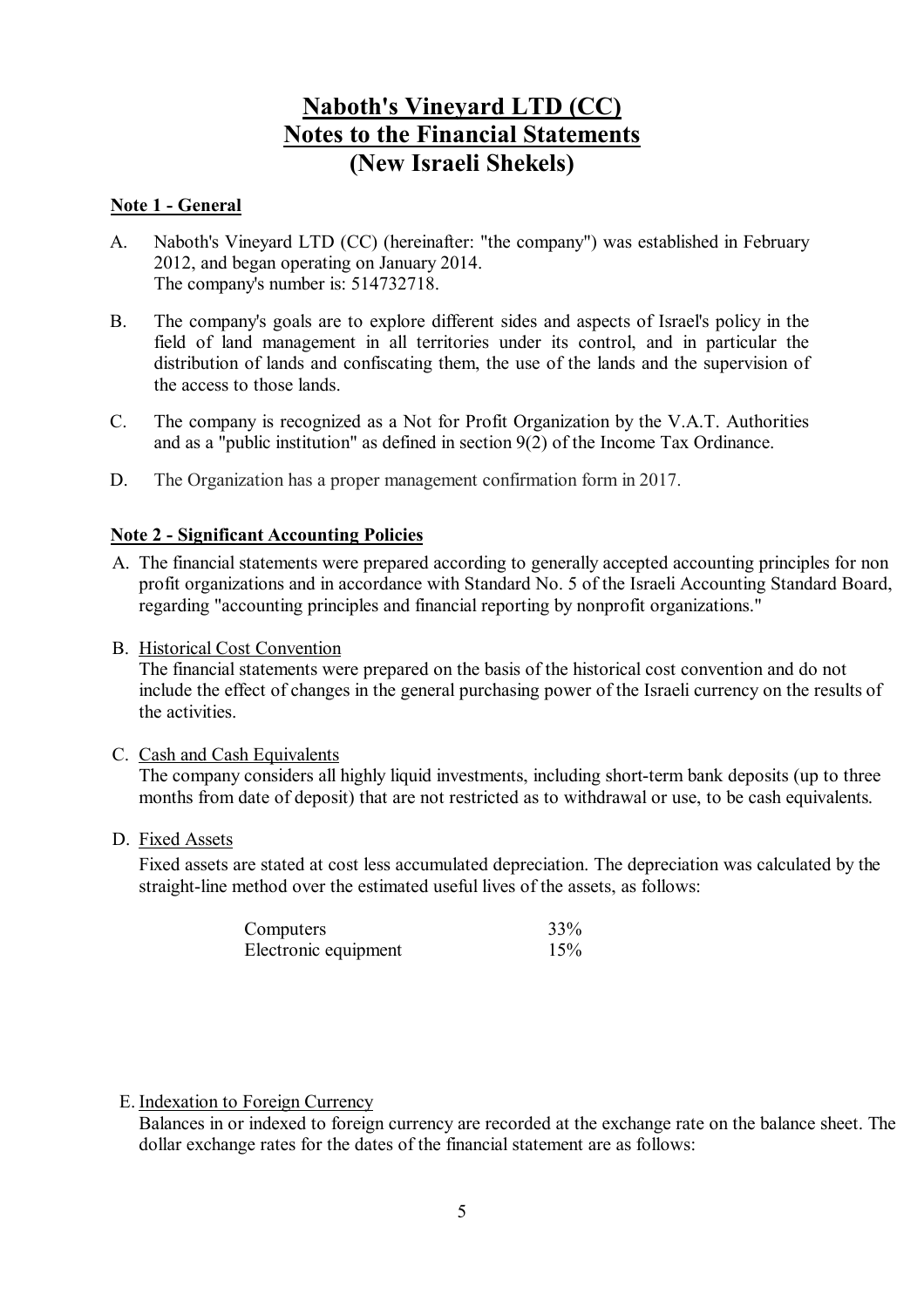### **Note 2 - Significant Accounting Policies (Cont.)**

#### **As of December 31**

|                  | 2016  | 2015  |
|------------------|-------|-------|
| <b>US Dollar</b> | 3.845 | 3.902 |
| Euro             | 4.044 | 4.246 |

### **Note 3 - Cash and cash equivalents**

|                                     | As of December 31 |        |
|-------------------------------------|-------------------|--------|
|                                     | 2016              | 2015   |
| Cash in the bank - Israeli currency | 35,259            | 72,037 |
| Cash in the bank - foreign currency | 59,461            |        |
| Cash on hand                        | 15,331            |        |
|                                     | 110,051           | 72,037 |

### **Note 4 - Fixed Assets, Net**

|                                                    |                  | <b>Electronic</b> |              |
|----------------------------------------------------|------------------|-------------------|--------------|
|                                                    | <b>Computers</b> | equipment         | <b>Total</b> |
| Cost                                               |                  |                   |              |
| Balance as of January 1 2016                       | 4,599            | 1,349             | 5,948        |
| Additions during the year                          |                  | 1,219             | 1,219        |
| Balance as of December 31 2016                     | 4,599            | 2,568             | 7,167        |
| <b>Accumulated Depreciation</b>                    |                  |                   |              |
| Balance as of January 1 2016                       | 2,256            | 385               | 2,641        |
| Depreciation for the year                          | 1,518            | 353               | 1,871        |
| Balance as of December 31 2016                     | 3,774            | 738               | 4,512        |
| <b>Fixed Assets, Net as of December</b><br>31 2016 | 825              | 1,830             | 2,655        |
| <b>Fixed Assets, Net as of December</b><br>31 2015 | 2,343            | 964               | 3,307        |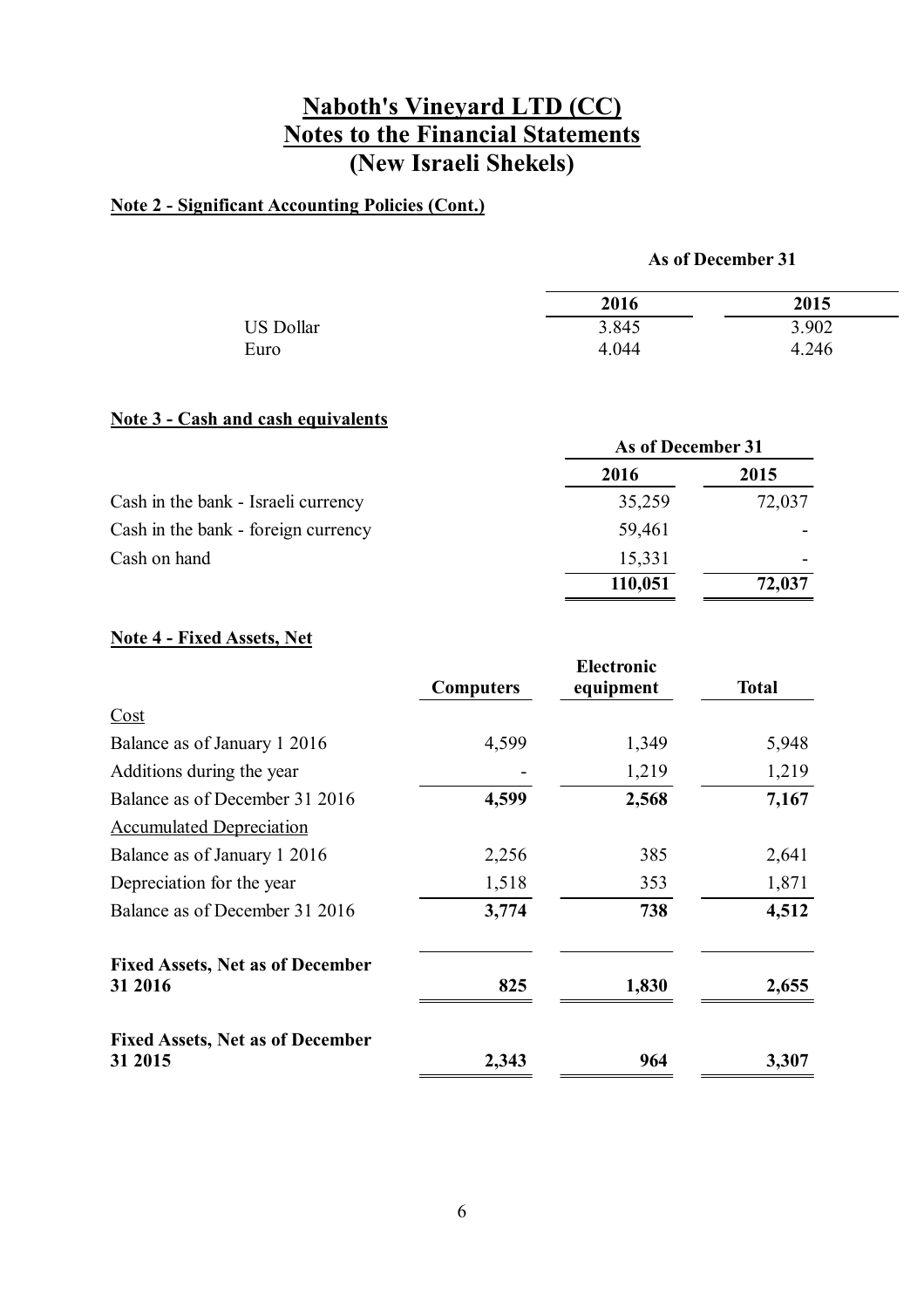#### **Note 5 - Creditors and credit balances**

|                                    | As of December 31 |        |
|------------------------------------|-------------------|--------|
|                                    | 2016              | 2015   |
| Employees and related institutions | 24,985            | 14,742 |
| Expenses payable                   | 7,020             | 7,020  |
|                                    | 32,005            | 21,762 |

#### **Note 6 - Reserve for severance pay**

The reserve for severance pay is calculated according to the last salary of the employees and their seniority. The obligations for terminating the employee-employer relationship stated in the balance sheet, together with the pension plan cover the company's obligations upon termination of the employee-employer relations as of the date of the balance sheet.

### **Note 7 - Share Capital**

|                                   | As of December 31 2015 |                           |
|-----------------------------------|------------------------|---------------------------|
|                                   | <b>Registered</b>      | <b>Issued and</b><br>Paid |
| Regular shares at 1 NIS par value | 100                    |                           |

#### **Note 8 - Activities turnover**

|                                                  | <b>Year ended</b><br>December 31 |         |
|--------------------------------------------------|----------------------------------|---------|
|                                                  | 2016                             | 2015    |
| Donations in Israel                              | 242,165                          | 14,000  |
| Donations from abroad                            | 57,828                           | 145,751 |
| Amounts released from restriction for activities | 46,951                           | 62,962  |
|                                                  | 346,944                          | 222,713 |